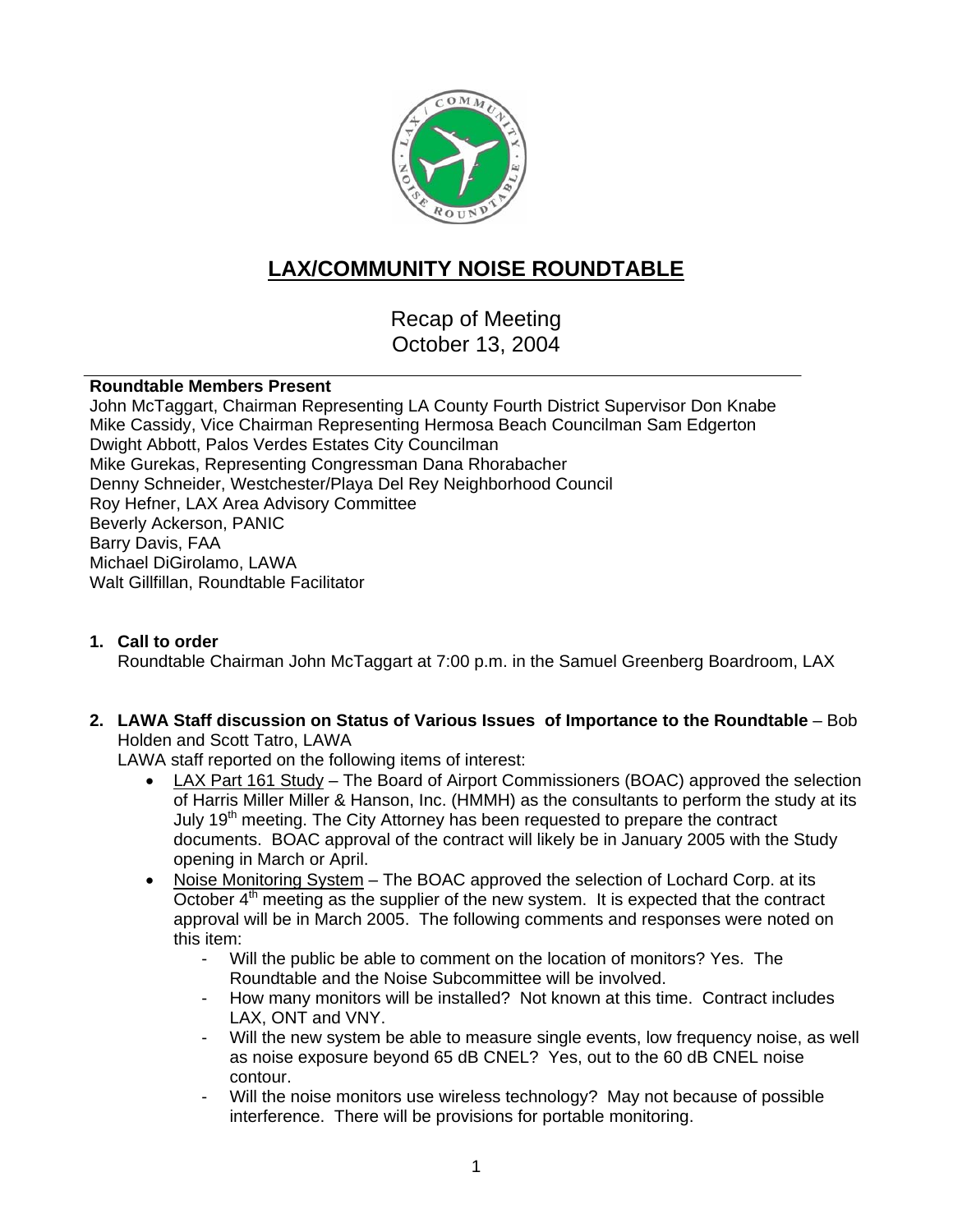- When will the system be operable? Incremental introduction beginning in March 2006.
- How will noise sensitive areas be identified? Use work by the Roundtable and the FAA Task Force.
- Will the effect of topography be considered? Yes.
- CALTRANS Variance Hearings Six organizations and three individuals have requested a hearing and status as an Intervenor in the LAX Noise Variance hearings. These include the Cities of Inglewood and El Segundo, the County of Los Angeles, the LAX Area Advisory Committee, and the Inglewood and Lennox School Districts. Two of the three individuals were denied Intervenor status because they do not live within the noise contour, and the status of the third individual is on-hold pending further information on the determination of his/her residence being within the noise contour. Hearings are scheduled for the time period from February 22 through March 11, 2005, at a location still to be determined.
- LAX Master Plan The Roundtable's copy of the Addendum to the LAX Master Plan Final EIR was provided to the Roundtable.

## **3. Status Update of Implementation of Various RNAV Departure Procedures at LAX –** Barry

Davis, FAA.

- The FAA's moratorium on new RNAV procedures was lifted in August 2004 with new criteria. Revalidation of the procedures under the new criteria is currently underway.
- Expectation is that publication will be no sooner that March 2005 for HOLTZ FIVE. The POPPR, OSHNN, and KWYET DP's are not predictable at this time.
- As a result of an in-house FAA "climb quiet" project, nine daily over flights of the Peninsula by turbo-prop aircraft departing LAX for SNA are being rerouted off-shore. Comments were as follows:
	- Praise for the FAA in affecting a change that greatly benefits the Peninsula residents.
	- Introduction of observations made by Beverly Ackerson July 12 and 13, 2004. This information will be augmented by the LAWA staff for this time period and forwarded to the Flight Track Data Subcommittee for their consideration.

### **4. Roundtable Member Discussion**

a) Councilman Dwight Abbott of Palos Verdes Estates, presented information that he had collected on turbo-prop departures from LAX that over fly the Peninsula. The work compared the daily departure activity on April 12 and 13, 2004 with October 6, 2004 for the principal destinations of San Diego/Carlsbad, Santa Ana, Palm Springs and Ontario. Over flight conditions that are better or worse were noted. Councilman Abbott recommended that:

- After takeoff, turn left at coastline heading 170 degrees to remain in Class B airspace
- If departure is eastbound, cross the Victor 64 airway at or above 5,000 feet and cross the coastline at or above 7,000 feet.
- Provide this information to the Flight Track Data Subcommittee. The Roundtable members agreed and request that the LAWA staff provide the following additional information:
	- Flight track information for departures to SAN, ONT, SNA, and PSP
	- A gate at V-64 with time-of-day information
	- A gate at the coastline with time of day information
- Councilman Abbott indicated a shift of flights from over the Bay area to the Peninsula would be acceptable if the altitudes were increased.

b) Walter Gillfillan made a brief presentation regarding the adoption by the FAA of a revised Order 1010.4E that provides the policy and procedures for the processing of environmental evaluations.